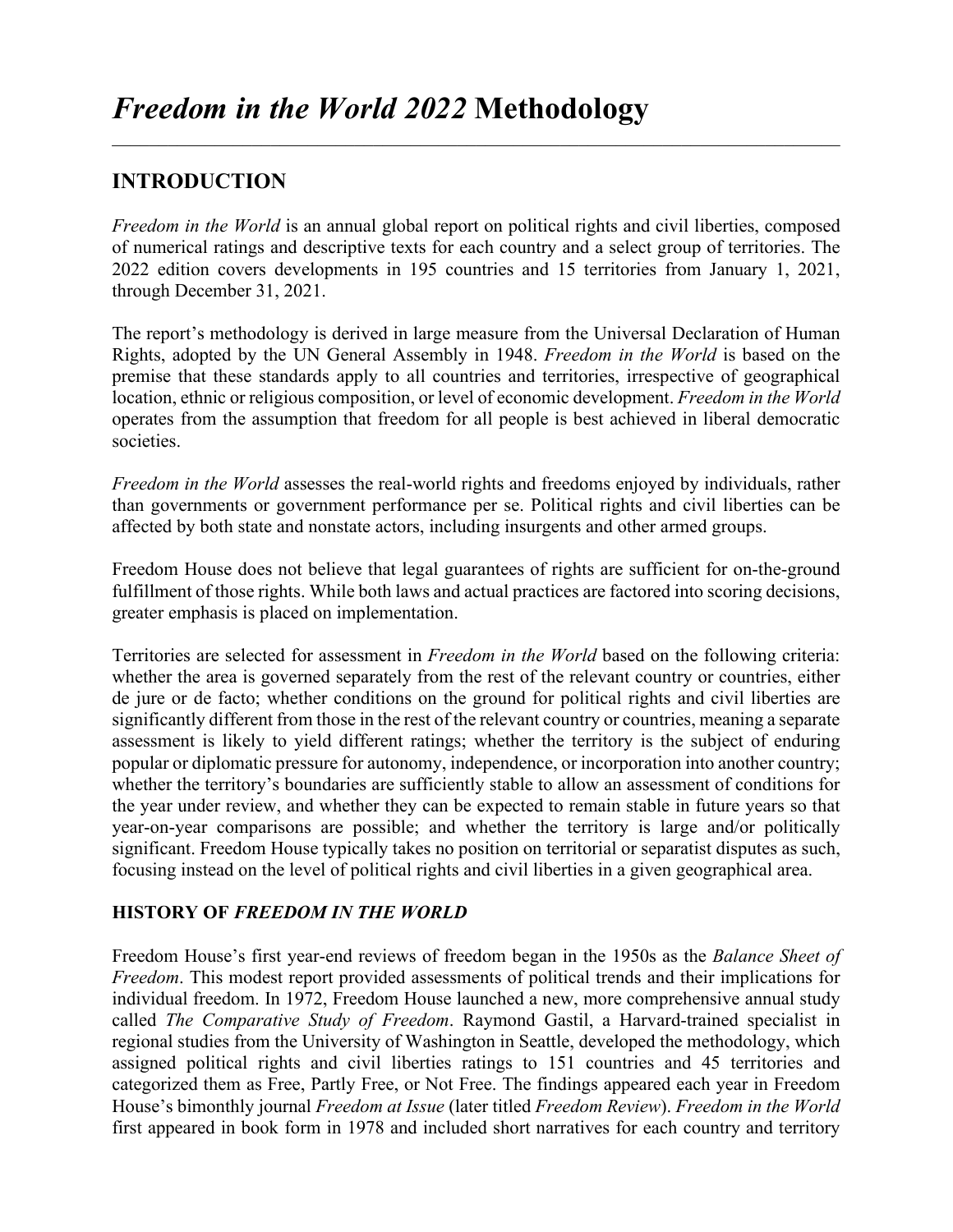rated in the study, as well as a series of essays by leading scholars on related issues. *Freedom in the World* continued to be produced by Gastil until 1989, when a larger team of in-house analysts was established. In the mid-1990s, the expansion of the country and territory narratives necessitated the hiring of outside analysts—a group of regional experts from the academic, media, and human rights communities—and the project has continued to grow in size and scope in the years since.

A number of modest updates have been made to the methodology over time to adapt to evolving ideas about political rights and civil liberties. These changes are introduced incrementally in order to ensure the comparability of the ratings from year to year. Occasionally, language has been updated to explain more precisely what conditions are being assessed

A structural change affecting a very small number of countries, beginning with the 2018 edition of *Freedom in the World,* was the elimination of Additional Discretionary Political Rights Question A. This indicator had awarded points to traditional monarchies that had no political parties or significant electoral processes but provided for some form of consultation with the public. Such consultation is now addressed elsewhere in the methodology.

Also beginning with the 2018 edition, countries/territories require an overall Civil Liberties score of 30 or better—in addition to a score of 7 or better in subcategory A (Electoral Process), and an overall Political Rights score of 20 or better—to qualify as an electoral democracy.

## **RESEARCH AND RATINGS REVIEW PROCESS**

*Freedom in the World* is produced each year by a team of in-house and external analysts and expert advisers from the academic, think tank, and human rights communities. The 2022 edition involved 128 analysts, and nearly 50 advisers. The analysts, who prepare the draft reports and scores, use a broad range of sources, including news articles, academic analyses, reports from nongovernmental organizations, individual professional contacts, and on-the-ground research. The analysts score countries and territories based on the conditions and events within their borders during the coverage period. The analysts' proposed scores are discussed and defended at a series of review meetings, organized by region and attended by Freedom House staff and a panel of expert advisers. The end product represents the consensus of the analysts, outside advisers, and Freedom House staff, who are responsible for any final decisions. Although an element of subjectivity is unavoidable in such an enterprise, the ratings process emphasizes methodological consistency, intellectual rigor, and balanced and unbiased judgments.

#### **SCORING PROCESS**

*Freedom in the World* uses a two-tiered system consisting of **scores** and **status**. The complete list of the questions used in the scoring process, and the tables for converting scores to status, appear at the end of this essay.

**Scores** – A country or territory is awarded 0 to 4 points for each of 10 political rights indicators and 15 civil liberties indicators, which take the form of questions; a score of 0 represents the smallest degree of freedom and 4 the greatest degree of freedom. The political rights questions are grouped into three subcategories: Electoral Process (3 questions), Political Pluralism and Participation (4), and Functioning of Government (3). The civil liberties questions are grouped into four subcategories: Freedom of Expression and Belief (4 questions), Associational and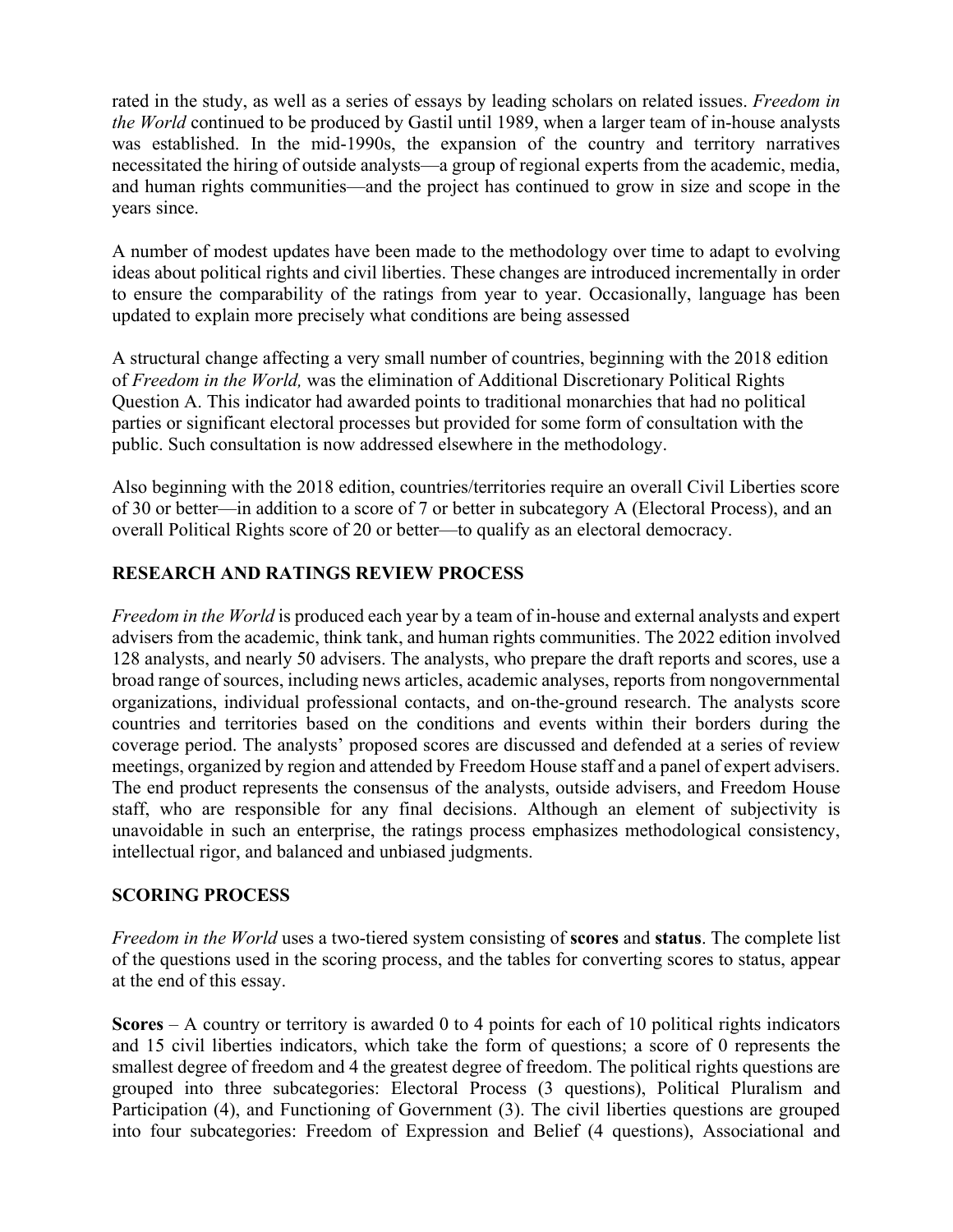Organizational Rights (3), Rule of Law (4), and Personal Autonomy and Individual Rights (4). The political rights section also contains an additional discretionary question addressing forced demographic change. For the discretionary question, a score of 1 to 4 may be subtracted, as applicable (the worse the situation, the more points may be subtracted). The highest overall score that can be awarded for political rights is 40 (or a score of 4 for each of the 10 questions). The highest overall score that can be awarded for civil liberties is 60 (or a score of 4 for each of the 15 questions). The scores from the previous edition are used as a benchmark for the current year under review. A score is typically changed only if there has been a real-world development during the year that warrants a decline or improvement (e.g., a crackdown on the media, the country's first free and fair elections), though gradual changes in conditions—in the absence of a signal event are occasionally registered in the scores.

**Free, Partly Free, Not Free Status** – The combination of the overall score awarded for political rights and the overall score awarded for civil liberties, after being equally weighted, determines the status of Free, Partly Free, or Not Free (see table below).

**Electoral Democracy** – *Freedom in the World* assigns the designation "electoral democracy" to countries that have met certain minimum standards for political rights and civil liberties; territories are not included in the list of electoral democracies. According to the methodology, an electoral democracy designation requires a score of 7 or better in the Electoral Process subcategory, an overall political rights score of 20 or better, and an overall civil liberties score of 30 or better. These thresholds reflect the fact that a democratic electoral system requires not just fair balloting procedures and basic political competition, but also some respect for the rule of law and civil liberties such as freedom of assembly. Freedom House's "electoral democracy" designation should not be equated with "liberal democracy," a term that implies a more robust observance of democratic ideals and a wider array of civil liberties. In *Freedom in the World*, most Free countries could be considered liberal democracies, while some Partly Free countries might qualify as electoral, but not liberal, democracies.

Prior to the 2020 edition, *Freedom in the World* assigned a country or territory two ratings—one for political rights and one for civil liberties—based on its total scores for the political rights and civil liberties questions. Each rating of 1 to 7, with 1 representing the greatest degree of freedom and 7 the smallest degree of freedom, corresponded to a specific range of total scores. The average of the ratings determined the status of Free, Partly Free, or Not Free. While the underlying formula for converting scores into status remains identical, starting in the 2020 edition *Freedom in the World* no longer presented the 1–7 ratings as a separate element of its findings. The ratings are still included in the raw data available for download.

#### **STATUS CHARACTERISTICS**

Because the designations of Free, Partly Free, and Not Free each cover a broad swath of the available scores, countries or territories within any one category, especially those at either end of the range, can have quite different human rights situations. For example, those at the lowest end of the Free category (with lower political rights or civil liberties scores) differ from those at the upper end of the Free group (with higher political rights or civil liberties scores). Also, a designation of Free does not mean that a country or territory enjoys perfect freedom or lacks serious problems, only that it enjoys comparatively more freedom than those rated Partly Free or Not Free (and some others rated Free).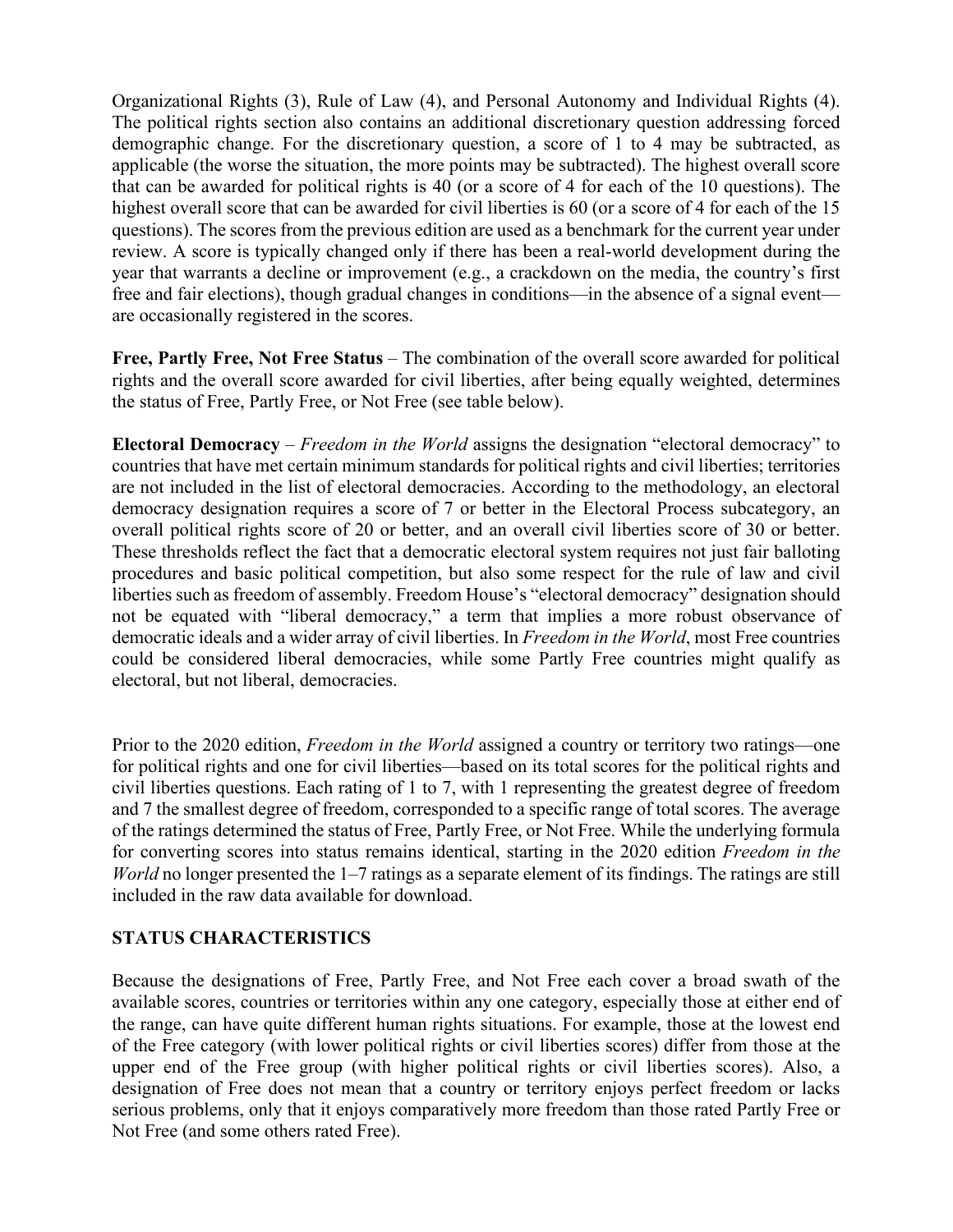#### *FREEDOM IN THE WORLD 2022* **METHODOLOGY QUESTIONS**

The bulleted subquestions are intended to provide guidance to the analysts regarding what issues are meant to be considered in scoring each checklist question. The analysts do not need to consider every subquestion during the scoring process, as the relevance of each varies from one place to another.

#### **A. ELECTORAL PROCESS**

- **A1. Was the current head of government or other chief national authority elected through free and fair elections?** (Note: Heads of government chosen through various electoral frameworks, including direct elections for president, indirect elections for prime minister by parliament, and the electoral college system for electing presidents, are covered under this question. In cases of indirect elections for the head of government, the elections for the legislature or other body that chose the head of government, as well as the selection process for the head of government itself, should be taken into consideration. In systems where executive authority is formally divided between a head of state and a head of government, greater weight should be given to elections for the official with the most executive authority.)
	- Did independent, established, and reputable national and/or international election monitoring organizations judge the most recent election for head of government to have met democratic standards?
	- Was the most recent election for head of government called in a timely manner, without undue, politically motivated delays or an accelerated schedule that unfairly limited campaign opportunities for some candidates?
	- Was the registration of voters and candidates conducted in an accurate, timely, transparent, and nondiscriminatory manner?
	- Were women allowed to register and run as candidates?
	- Could all candidates make speeches, hold public meetings, and enjoy fair or proportionate media access throughout the campaign, free of intimidation?
	- Did voting take place by secret ballot?
	- Were voters able to vote for the candidate or party of their choice without undue pressure or intimidation?
	- Was the vote count transparent and timely, and were the official results reported honestly to the public?
	- Could election monitors from independent groups and representing parties/candidates watch the counting of votes to ensure its honesty?
	- Did voters have equal access to polling places and opportunities to cast ballots?
	- Has the most recently elected head of government been removed from office through violent, irregular, unconstitutional, or otherwise undemocratic means? (Note: Although a bloodless coup may ultimately lead to a positive outcome particularly if it removes a head of government who was not freely and fairly elected—the new leader has not been freely and fairly elected and cannot be treated as such.)
	- Has the head of government's electorally mandated term expired or been extended without new elections?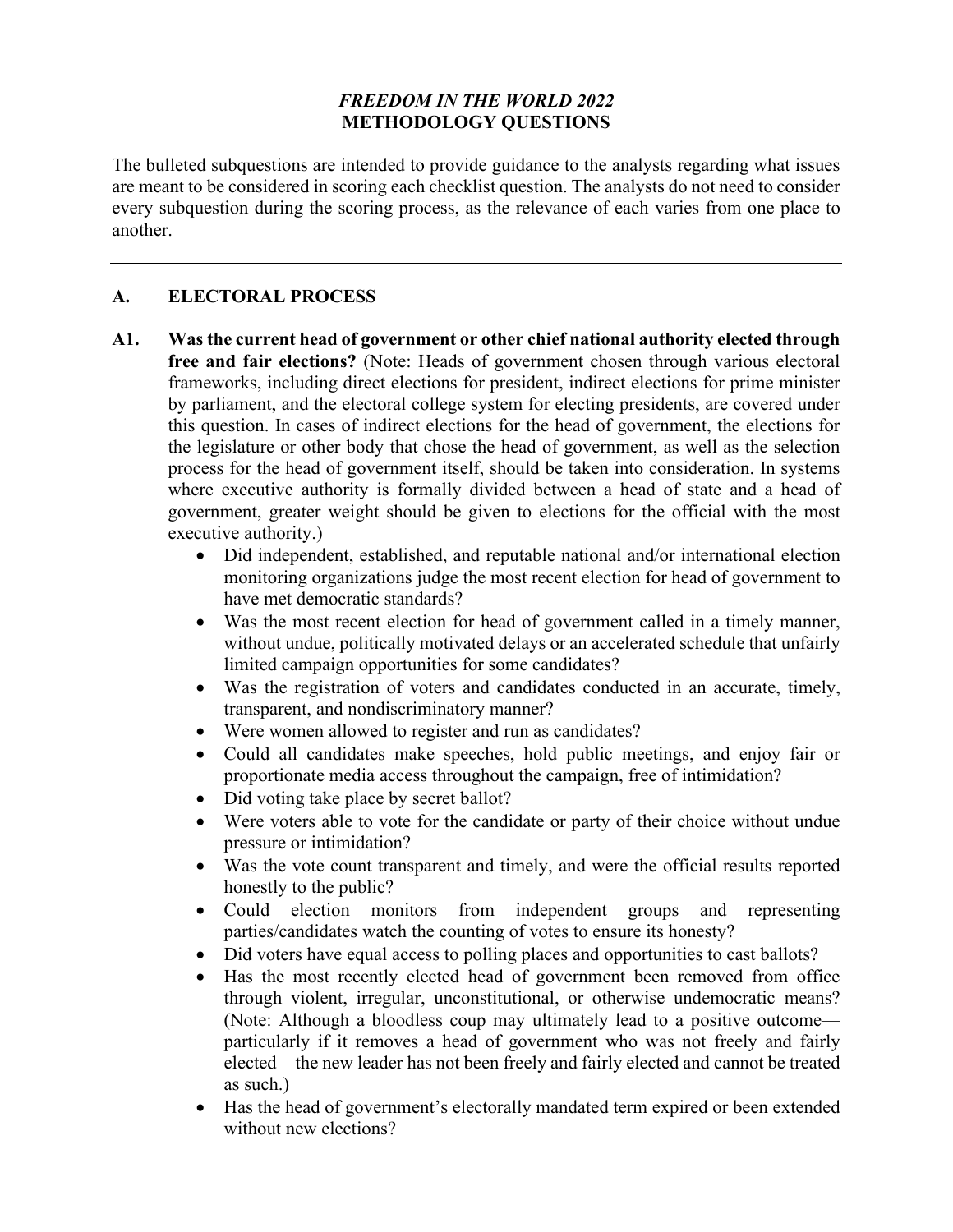• In cases where elections for regional, provincial, or state governors and/or other subnational executive officials differ significantly in conduct from national elections, does the conduct of the subnational elections reflect an opening toward improved political rights in the country, or, alternatively, a worsening of political rights?

#### **A2. Were the current national legislative representatives elected through free and fair elections?**

- Did independent, established, and reputable domestic and/or international election monitoring organizations judge the most recent national legislative elections to have met democratic standards?
- Were the most recent legislative elections called in a timely manner, without undue, politically motivated delays or an accelerated schedule that unfairly limited campaign opportunities for some parties or candidates?
- Was the registration of voters and candidates conducted in an accurate, timely, transparent, and nondiscriminatory manner?
- Were women allowed to register and run as candidates?
- Could all candidates make speeches, hold public meetings, and enjoy fair or proportionate media access throughout the campaign, free of intimidation?
- Did voting take place by secret ballot?
- Were voters able to vote for the candidate or party of their choice without undue pressure or intimidation?
- Was the vote count transparent and timely, and were the official results reported honestly to the public?
- Could election monitors from independent groups and representing parties/candidates watch the counting of votes to ensure its honesty?
- Have members of the most recently elected national legislature been removed from office through violent, irregular, unconstitutional, or otherwise undemocratic means? (Note: Although a bloodless coup may ultimately lead to a positive outcome—particularly if it removes a legislature that was not freely and fairly elected—an appointed postcoup legislative body has not been freely and fairly elected and cannot be treated as such.)
- Has the legislature's electorally mandated term expired or been extended without new elections?
- In cases where elections for subnational councils/parliaments differ significantly in conduct from national elections, does the conduct of the subnational elections reflect an opening toward improved political rights in the country, or, alternatively, a worsening of political rights?

#### **A3. Are the electoral laws and framework fair, and are they implemented impartially by the relevant election management bodies?**

- Is there a clear, detailed, and fair legislative framework for conducting elections? (Note: Changes to electoral laws should not be made immediately preceding an election if these changes infringe on the ability of voters, candidates, or parties to fulfill their roles in the election.)
- Does the composition of election commissions ensure their independence?
- Are election commissions or other election authorities free from government or other pressure and interference?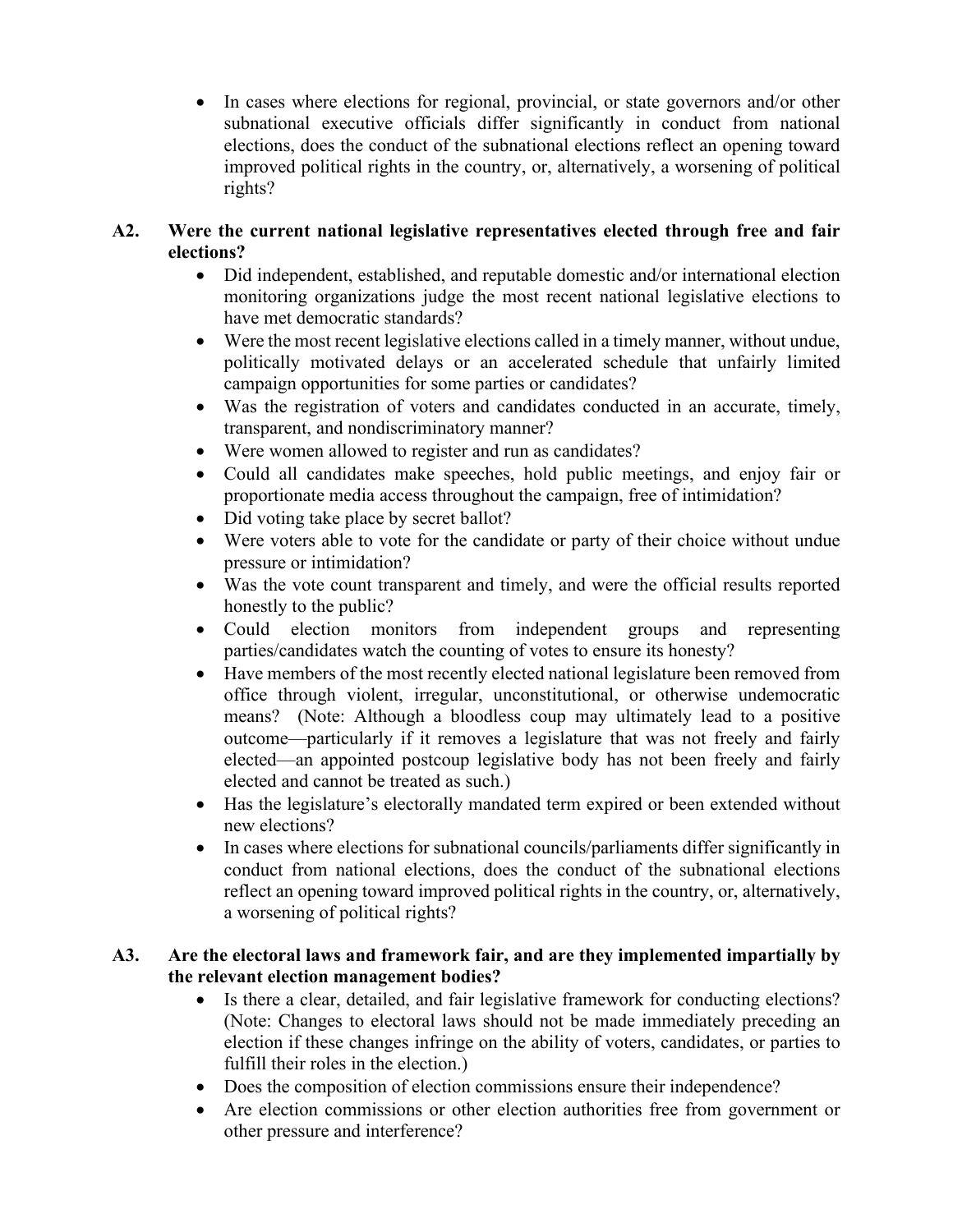- Do adult citizens enjoy universal and equal suffrage?
- Is the drawing of election districts conducted in a fair and nonpartisan manner, as opposed to malapportionment or gerrymandering for personal or partisan advantage?
- Has the selection of a system for choosing legislative representatives (such as proportional versus majoritarian) been improperly manipulated to advance certain political interests or to influence the electoral results?
- Are procedures for changing the electoral framework at the constitutional level, including referendums, carried out fairly and transparently, with adequate opportunity for public debate and discussion?

# **B. POLITICAL PLURALISM AND PARTICIPATION**

- **B1. Do the people have the right to organize in different political parties or other competitive political groupings of their choice, and is the system free of undue obstacles to the rise and fall of these competing parties or groupings?**
	- Do political parties encounter undue legal or practical obstacles in their efforts to form and operate, including onerous registration requirements, excessively large membership requirements, etc.?
	- Do parties face discriminatory or onerous restrictions in holding meetings or rallies, accessing the media, or engaging in other peaceful activities?
	- Are laws and regulations governing party financing fair and equitably enforced? Do they impose excessive obstacles to political and campaign activity, or give an effective advantage to certain parties?
	- Are party members or leaders intimidated, harassed, arrested, imprisoned, or subjected to violent attacks as a result of their peaceful political activities?
	- In systems dominated by political parties, can independent candidates register and operate freely?

## **B2. Is there a realistic opportunity for the opposition to increase its support or gain power through elections?**

- Are various legal/administrative restrictions selectively applied to opposition parties to prevent them from increasing their support base or successfully competing in elections?
- Are there genuine opposition forces in positions of authority, such as in the national legislature or in subnational governments?
- Does intimidation, harassment, arrest, imprisonment, or violent attack as a result of peaceful political activities affect the ability of opposition party members or leaders to increase their support or gain power through elections?
- Is there a significant opposition vote?
- Did major opposition parties choose to boycott the most recent elections rather than participate in a flawed process?

#### **B3. Are the people's political choices free from domination by forces that are external to the political sphere, or by political forces that employ extrapolitical means?**

• Do entities that are external to the political system (the military, foreign powers, economic oligarchies, criminal organizations, armed militants, or any other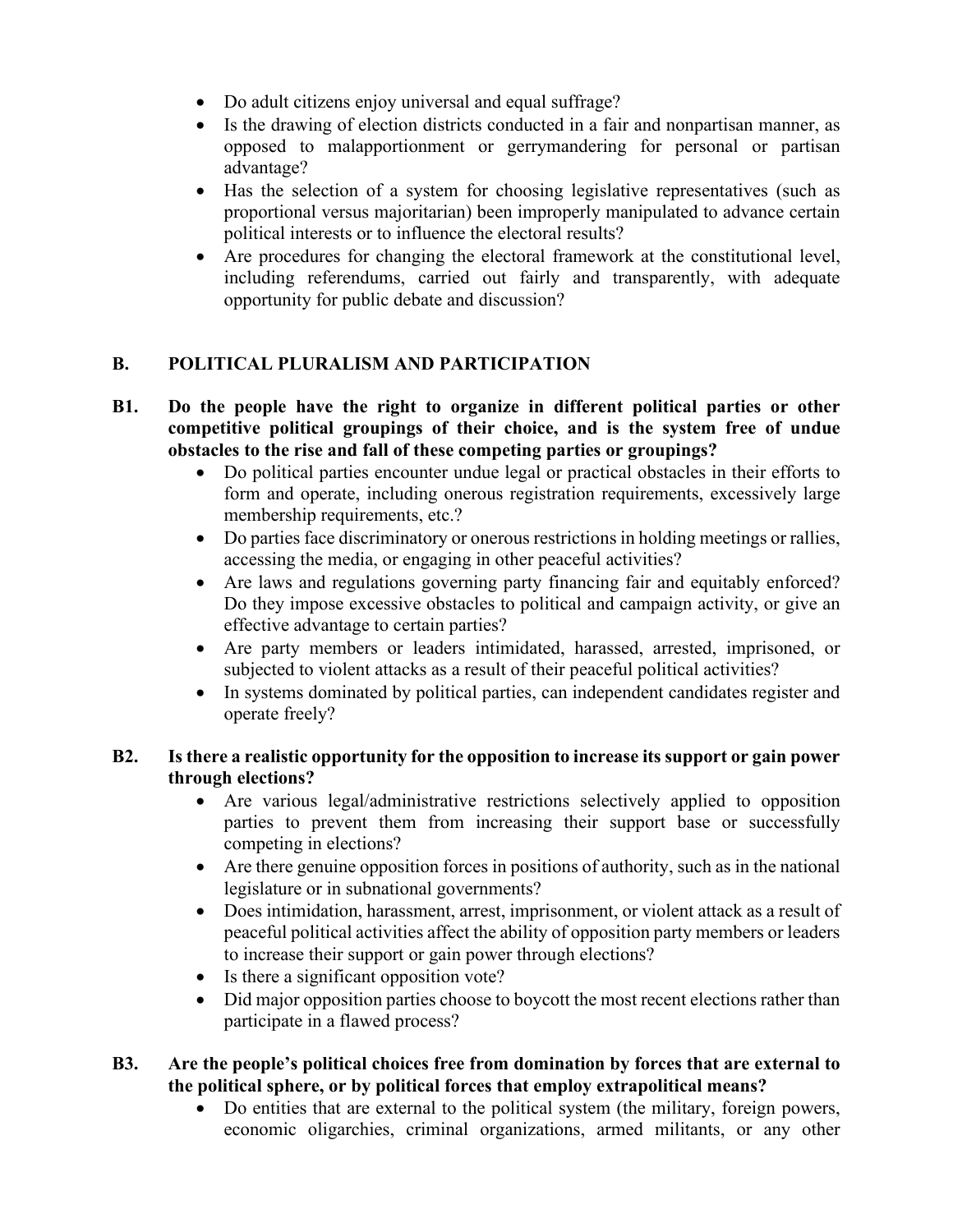powerful group) intimidate, harass, or attack voters or political figures in order to influence their political choices?

- Do such groups offer bribes or other incentives to voters or political figures in order to influence their political choices?
- Do entities within the political system, such as major parties and incumbent leaders, use extrapolitical means (corrupt patronage networks, control over land or employment, control over security forces, control over party militias, manipulation of state institutions or resources) to exert improper influence over the political choices of voters or political figures?
- Do traditional or religious leaders use extrapolitical means (control over communal land or resources, bribes or economic incentives, violence or intimidation) to exert improper influence over the political choices of voters or political figures?
- Do major private or public-sector employers directly or indirectly control the political choices of their workers?
- Do major private donors to political parties or causes use opaque or illegal methods to exert improper influence over voters or political figures?
- Does the formal structure of the political system give overriding authority to entities that are not accountable to voters (hereditary monarchs, religious hierarchies, unelected military or party officials, the sole legal party in one-party states), thus excluding the public from meaningful political participation?

#### **B4. Do various segments of the population (including ethnic, racial, religious, gender, LGBT+, and other relevant groups) have full political rights and electoral opportunities?**

- Do national political parties of various ideological persuasions address issues of specific concern to these groups?
- When other parties fail to address the interests of certain groups, are political parties that are focused on those groups—provided they espouse peaceful, democratic values—legally permitted and de facto allowed to operate?
- Does the government inhibit the participation of certain groups in national or subnational political life through laws and/or practical obstacles—for example, by limiting access to voter registration or failing to publish public documents in certain languages?
- Are the interests of women represented in political parties—for example, through party manifestos that address gender issues, gender equality policies within parties, and mechanisms to ensure women's full and equal participation in internal party elections and decision-making?
- Are there unusually excessive or discriminatory barriers to acquiring citizenship that effectively deny political rights to a majority or large portion of the native-born or legal permanent population, or is citizenship revoked to produce a similar result?

# **C. FUNCTIONING OF GOVERNMENT**

**C1. Do the freely elected head of government and national legislative representatives determine the policies of the government?** (Note: Because the score for question C1 is partly dependent on the presence of a freely elected head of government and national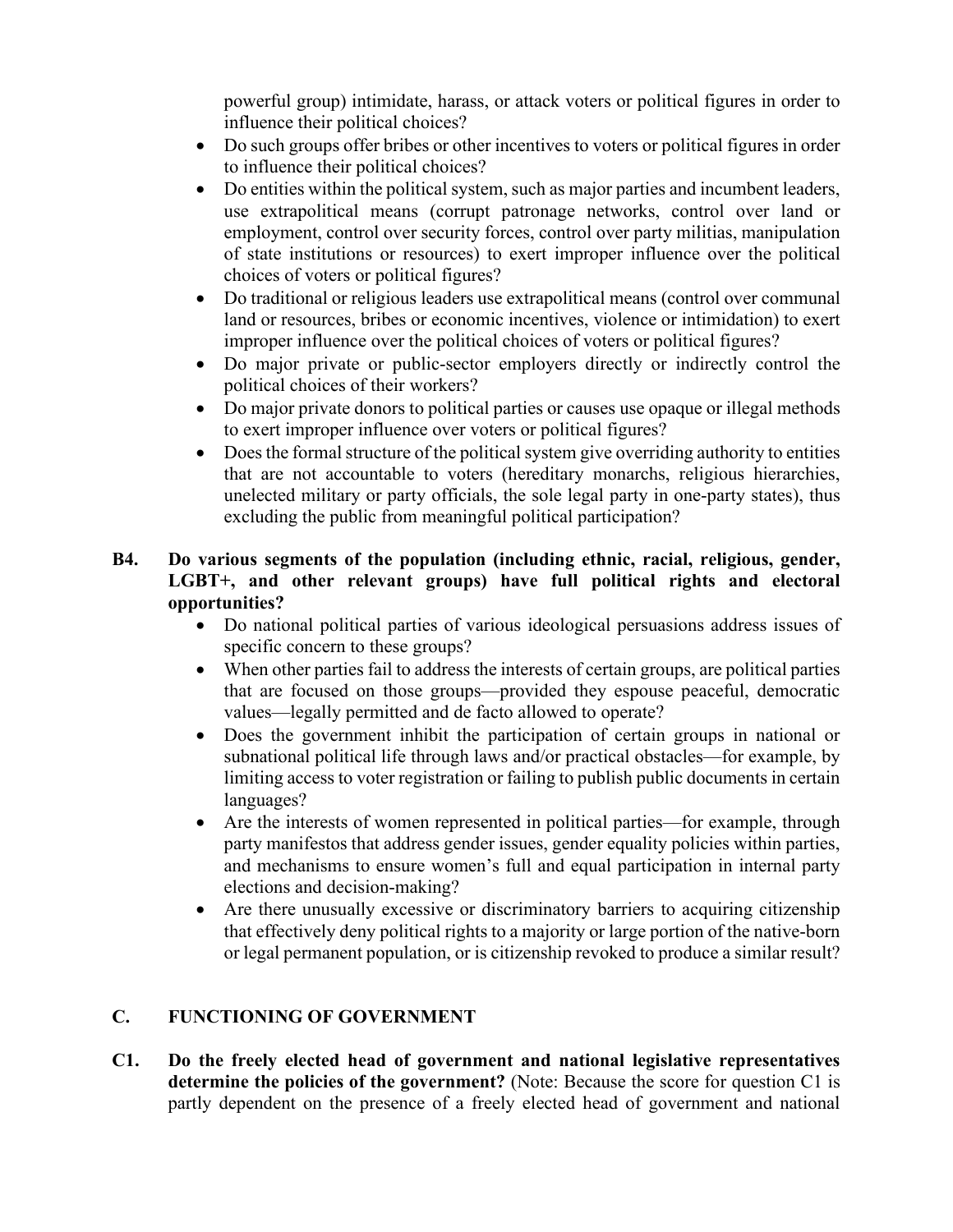legislative representatives, under most circumstances it will not exceed the average of the scores for questions A1 and A2.)

- Are the candidates who were elected freely and fairly duly installed in office, and were they able to form a functioning government within a reasonable period of time?
- Do other appointed or non–freely elected state actors interfere with or prevent freely elected representatives from adopting and implementing legislation and making meaningful policy decisions?
- Do nonstate actors, including criminal gangs and insurgent groups, interfere with or prevent elected representatives from adopting and implementing legislation and making meaningful policy decisions?
- Do the armed forces or other security services control or enjoy a preponderant influence over government policy and activities, including in countries that are nominally under civilian control?
- Do foreign governments control or enjoy a preponderant influence over government policy and activities by means including the presence of foreign military troops and the use of significant economic threats or sanctions? (Note: If a treaty was signed and ratified by a freely elected government, adherence to that treaty is typically not considered an improper external influence on policymaking, even if it limits a government's options in practice.)
- Is the freely elected government able to implement its decisions across the entire territory without interference from nonstate actors?
- Does the executive exhibit excessive dominance over the legislature?
- Has partisan polarization or obstructionism seriously impaired basic executive or legislative functions, such as approving a budget or filling important vacancies?

# **C2. Are safeguards against official corruption strong and effective?**

- Has the government implemented effective anticorruption laws or programs to prevent, detect, and punish corruption among public officials, including conflicts of interest?
- Is the government free from excessive bureaucratic regulations, registration requirements, or other controls that increase opportunities for corruption?
- Are there independent and effective auditing and investigative bodies that function without impediment or political pressure or influence?
- Are allegations of corruption involving government officials thoroughly investigated and prosecuted without prejudice or political bias?
- Are allegations of corruption given extensive and substantive airing in the media?
- Do whistleblowers, anticorruption activists, investigators, and journalists enjoy legal protections that allow them to freely and safely report abuses?

# **C3. Does the government operate with openness and transparency?**

- Do citizens have the legal right and practical ability to obtain information about state operations and the means to petition government agencies for it?
- Does the government publish information online, in machine-readable formats, for free, and is this information accessible by default?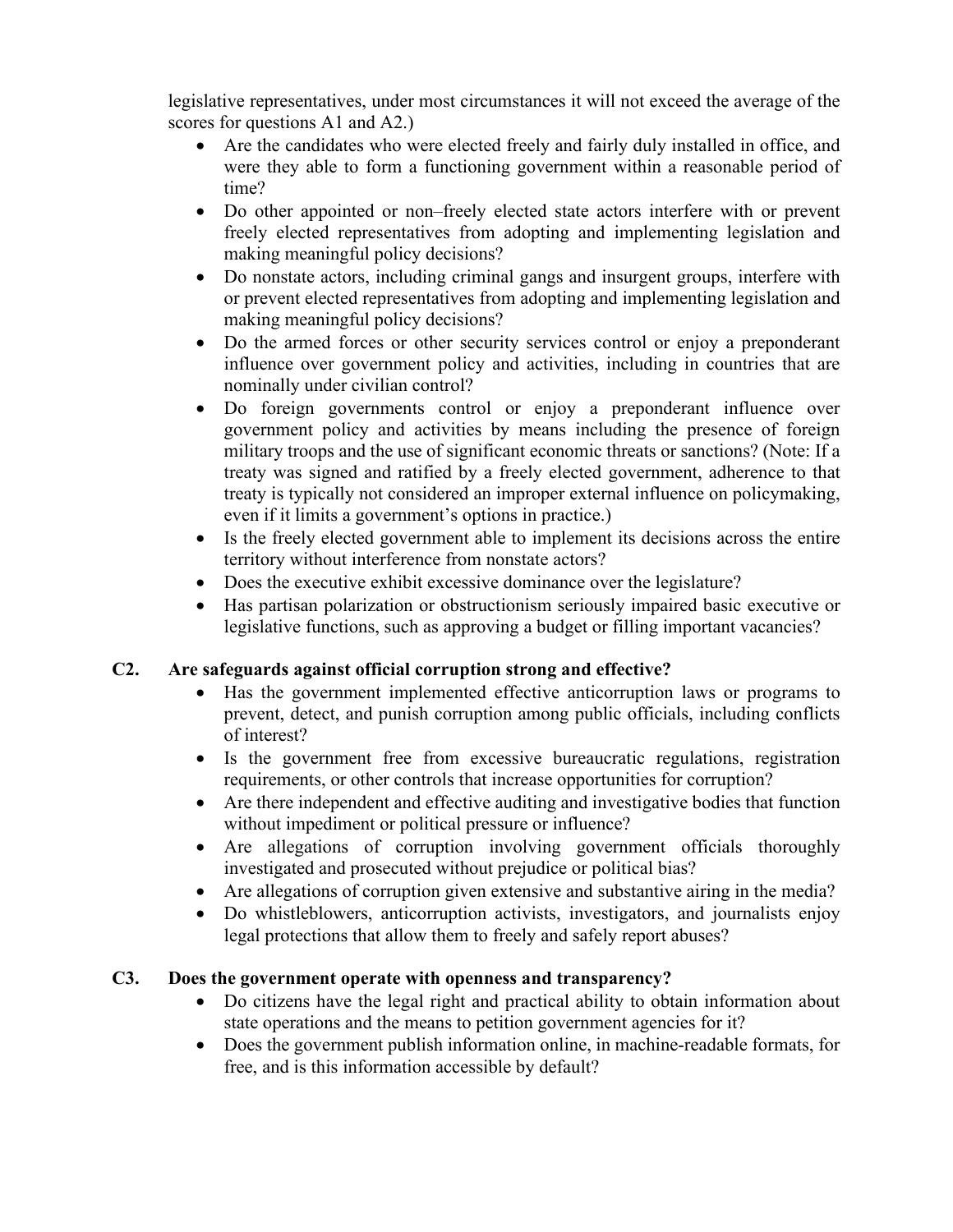- Are civil society groups, interest groups, journalists, and other citizens given a fair and meaningful opportunity to comment on and influence pending policies or legislation?
- Are elected representatives accessible to their constituents?
- Is the budget-making process subject to meaningful legislative review and public scrutiny?
- Does the state ensure transparency and effective competition in the awarding of government contracts?
- Are the asset declarations of government officials open to public and media scrutiny and verification?

## **ADDITIONAL DISCRETIONARY POLITICAL RIGHTS QUESTION**

**Is the government or occupying power deliberately changing the ethnic composition of a country or territory so as to destroy a culture or tip the political balance in favor of another group?**

- Is the government providing economic or other incentives to certain people in order to change the ethnic composition of a region or regions?
- Is the government forcibly moving people in or out of certain areas in order to change the ethnic composition of those regions?
- Is the government arresting, imprisoning, or killing members of certain ethnic groups in order change the ethnic composition of a region or regions?

# **CIVIL LIBERTIES**

#### **D. FREEDOM OF EXPRESSION AND BELIEF**

- **D1.** Are there free and independent media? (Note: "Media" refers to all relevant sources of news and commentary—including formal print, broadcast, and online news outlets, as well as social media and communication applications when they are used to gather or disseminate news and commentary for the general public. The question also applies to artistic works in any medium.)
	- Are the media directly or indirectly censored?
	- Is self-censorship common among journalists (the term includes professional journalists, bloggers, and citizen journalists), especially when reporting on sensitive issues, including politics, social controversies, corruption, or the activities of powerful individuals?
	- Are journalists subject to pressure or surveillance aimed at identifying their sources?
	- Are libel, blasphemy, security, or other restrictive laws used to punish journalists who scrutinize government officials and policies or other powerful entities through either onerous fines or imprisonment?
	- Is it a crime to insult the honor and dignity of the president and/or other government officials? How broad is the range of such prohibitions, and how vigorously are they enforced?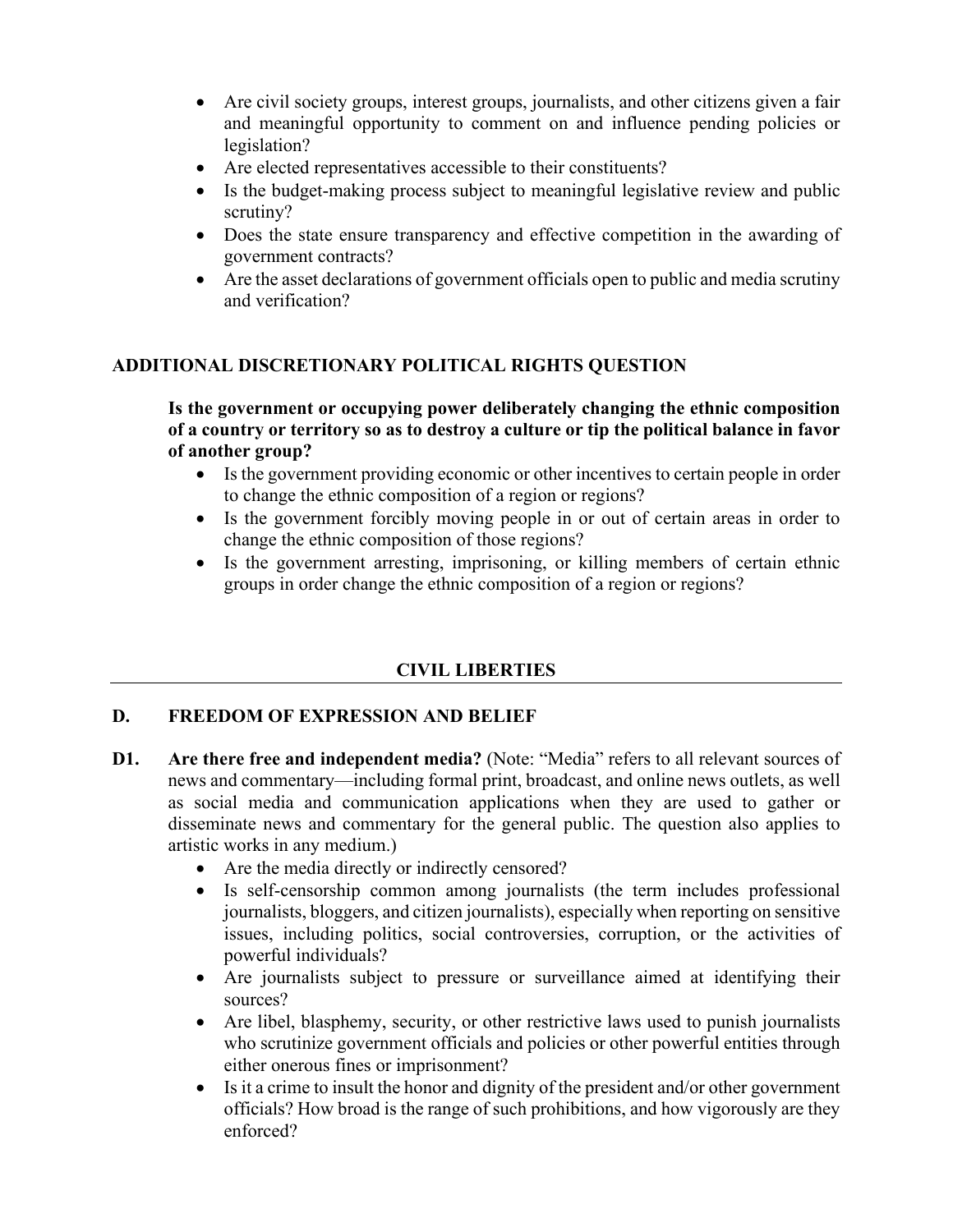- If media outlets are dependent on the government for their financial survival, does the government condition funding on the outlets' cooperation in promoting official points of view and/or denying access to opposition parties and civic critics? Do powerful private actors engage in similar practices?
- Do the owners of private media exert improper editorial control over journalists or publishers, skewing news coverage to suit their personal business or political interests?
- Is media coverage excessively partisan, with the majority of outlets consistently favoring either side of the political spectrum?
- Does the government attempt to influence media content and access through means including politically motivated awarding or suspension of broadcast frequencies and newspaper registrations, unfair control and influence over printing facilities and distribution networks, blackouts of internet or mobile service, selective distribution of advertising, onerous operating requirements, prohibitive tariffs, and bribery?
- Are journalists threatened, harassed online, arrested, imprisoned, beaten, or killed by government or nonstate actors for their legitimate journalistic activities, and if such cases occur, are they investigated and prosecuted fairly and expeditiously?
- Do women journalists encounter gender-specific obstacles to carrying out their work, including threats of sexual violence or strict gender segregation?
- Are works of literature, art, music, or other forms of cultural expression censored or banned for political purposes?

#### **D2. Are individuals free to practice and express their religious faith or nonbelief in public and private?**

- Are registration requirements employed to impede the free functioning of religious institutions?
- Are members of religious groups, including minority faiths and movements, harassed, fined, arrested, or beaten by the authorities for engaging in their religious practices?
- Is state monitoring of peaceful religious activity so indiscriminate, pervasive, or intrusive that it amounts to harassment or intimidation?
- Are religious practice and expression impeded by violence or harassment by nonstate actors?
- Does the government appoint or otherwise influence the appointment of religious leaders?
- Does the government control or restrict the production and distribution of religious writings or materials?
- Is the construction of religious buildings banned or restricted?
- Does the government place undue restrictions on religious education? Does the government require religious education?
- Are individuals free to eschew religious beliefs and practices in general?

## **D3. Is there academic freedom, and is the educational system free from extensive political indoctrination?**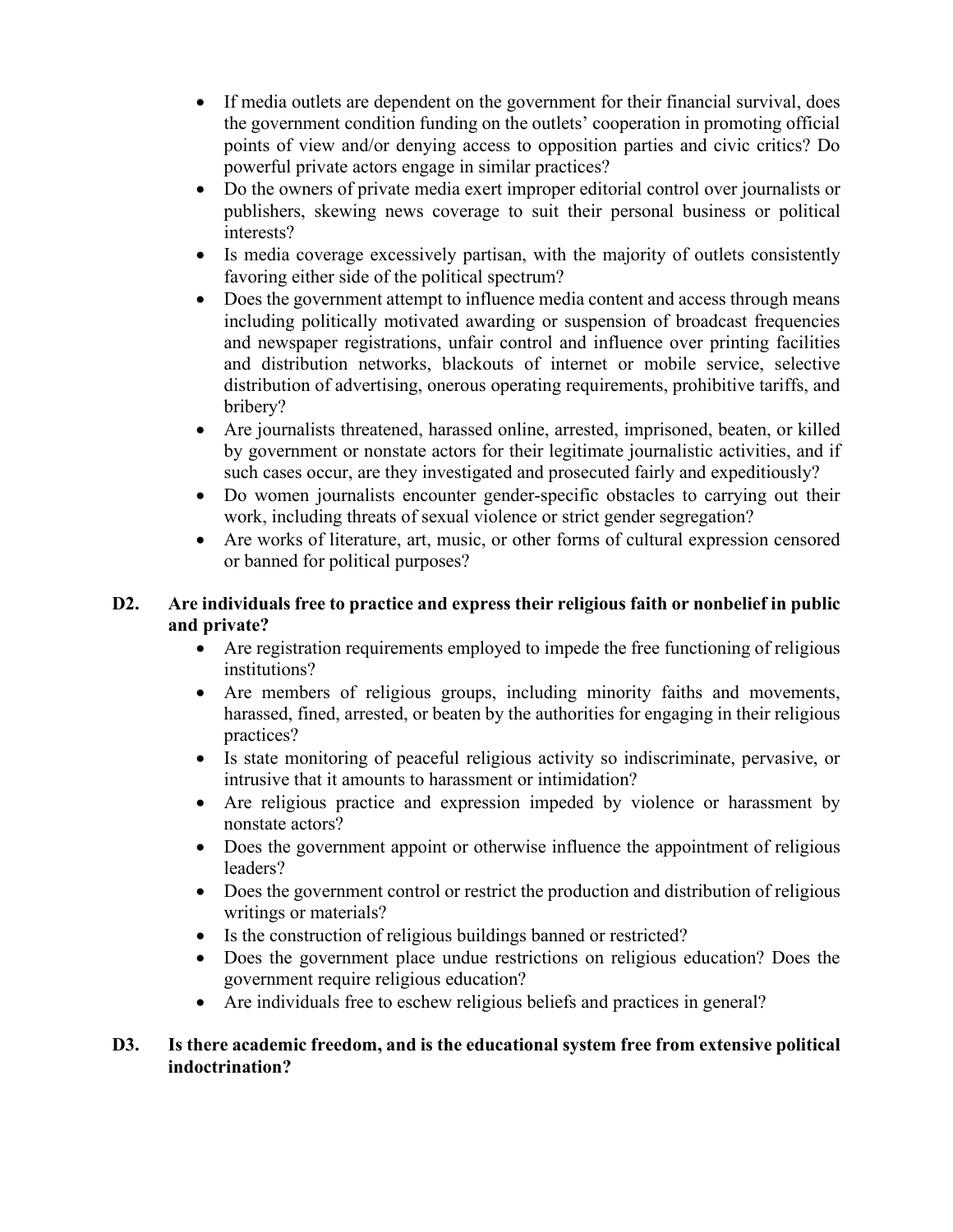- Are teachers and professors at both public and private institutions free to pursue academic activities of a political and quasi-political nature without fear of physical violence or intimidation by state or nonstate actors?
- Does the government pressure, strongly influence, or control the content of school curriculums for political purposes?
- Is the allocation of funding for public educational institutions free from political manipulation?
- Are student associations that address issues of a political nature allowed to function freely?
- Does the government, including through school administration or other officials, pressure students and/or teachers to support certain political figures or agendas, including by requiring them to attend political rallies or vote for certain candidates? Conversely, does the government, including through school administration or other officials, discourage or forbid students and/or teachers from supporting certain candidates and parties?

#### **D4. Are individuals free to express their personal views on political or other sensitive topics without fear of surveillance or retribution?**

- Are people able to engage in private discussions, particularly of a political nature, in public, semipublic, or private places—including restaurants, public transportation, and their homes, in person or on the telephone—without fear of harassment or detention by the authorities or nonstate actors?
- Do users of personal online communications—including direct messages, voice or video applications, or social media accounts with a limited audience—face legal penalties, harassment, or violence from the government or powerful nonstate actors in retaliation for critical remarks?
- Does the government employ people or groups to engage in public surveillance and to report alleged antigovernment conversations to the authorities?

# **E. ASSOCIATIONAL AND ORGANIZATIONAL RIGHTS**

# **E1. Is there freedom of assembly?**

- Are peaceful protests, particularly those of a political nature, banned or severely restricted?
- Are the legal requirements to obtain permission to hold peaceful demonstrations particularly cumbersome or time-consuming?
- Are participants in peaceful demonstrations intimidated, arrested, or assaulted?
- Are peaceful protesters detained by police in order to prevent them from engaging in such actions?
- Are organizers blocked from using online media to plan or carry out a protest, for example through DDoS attacks or wholesale blackouts of internet or mobile services?
- Are similar restrictions and obstacles used to impede other public events, such as conferences, panel discussions, and town hall–style meetings?
- Are public petitions, in which citizens gather signatures to support a particular policy or initiative, banned or severely restricted?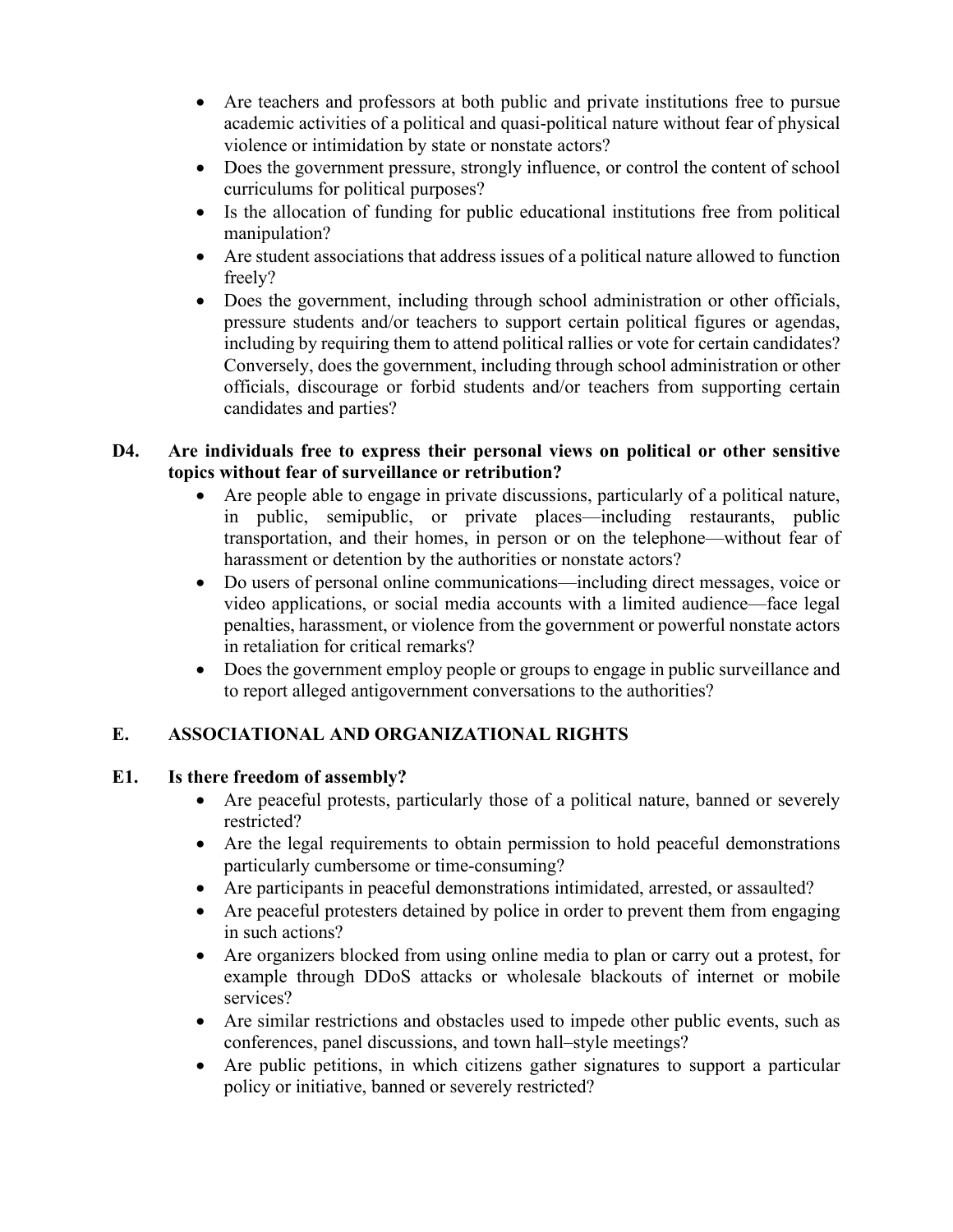- **E2. Is there freedom for nongovernmental organizations, particularly those that are engaged in human rights– and governance-related work?** (Note: This includes civic organizations, interest groups, foundations, think tanks, gender rights groups, etc.)
	- Are registration and other legal requirements for nongovernmental organizations particularly onerous or intended to prevent them from functioning freely?
	- Are laws related to the financing of nongovernmental organizations unduly complicated and cumbersome, or are there obstacles to citizens raising money for charitable causes or civic activism?
	- Are donors and funders of nongovernmental organizations free from government pressure?
	- Are members of nongovernmental organizations intimidated, arrested, imprisoned, or assaulted because of their work?

# **E3. Is there freedom for trade unions and similar professional or labor organizations?**

- Are trade unions allowed to be established and to operate without government interference?
- Are workers pressured by the government or employers to join or not to join certain trade unions, and do they face harassment, violence, or dismissal from their jobs if they fail to comply?
- Are workers permitted to engage in strikes, and do participants in peaceful strikes face reprisals? (Note: This question may not apply to workers in narrowly defined essential government services or public safety jobs.)
- Are unions able to bargain collectively with employers and negotiate agreements that are honored in practice?
- For states with primarily agricultural economies that do not necessarily support the formation of trade unions, does the government allow for the establishment of agricultural workers' organizations or their equivalents? Is there legislation expressly forbidding the formation of trade unions?
- Are professional organizations, including business associations, allowed to operate freely and without government interference?

# **F. RULE OF LAW**

# **F1. Is there an independent judiciary?**

- Is the judiciary subject to interference from the executive branch of government or from other political, economic, or religious influences?
- Are judges appointed and dismissed in a fair and unbiased manner?
- Do judges rule fairly and impartially, or do they commonly render verdicts that favor the government or particular interests, whether in return for bribes or for other reasons?
- Do executive, legislative, and other governmental authorities comply with judicial decisions, and are these decisions effectively enforced?
- Do powerful private entities comply with judicial decisions, and are decisions that run counter to the interests of powerful actors effectively enforced?

# **F2. Does due process prevail in civil and criminal matters?**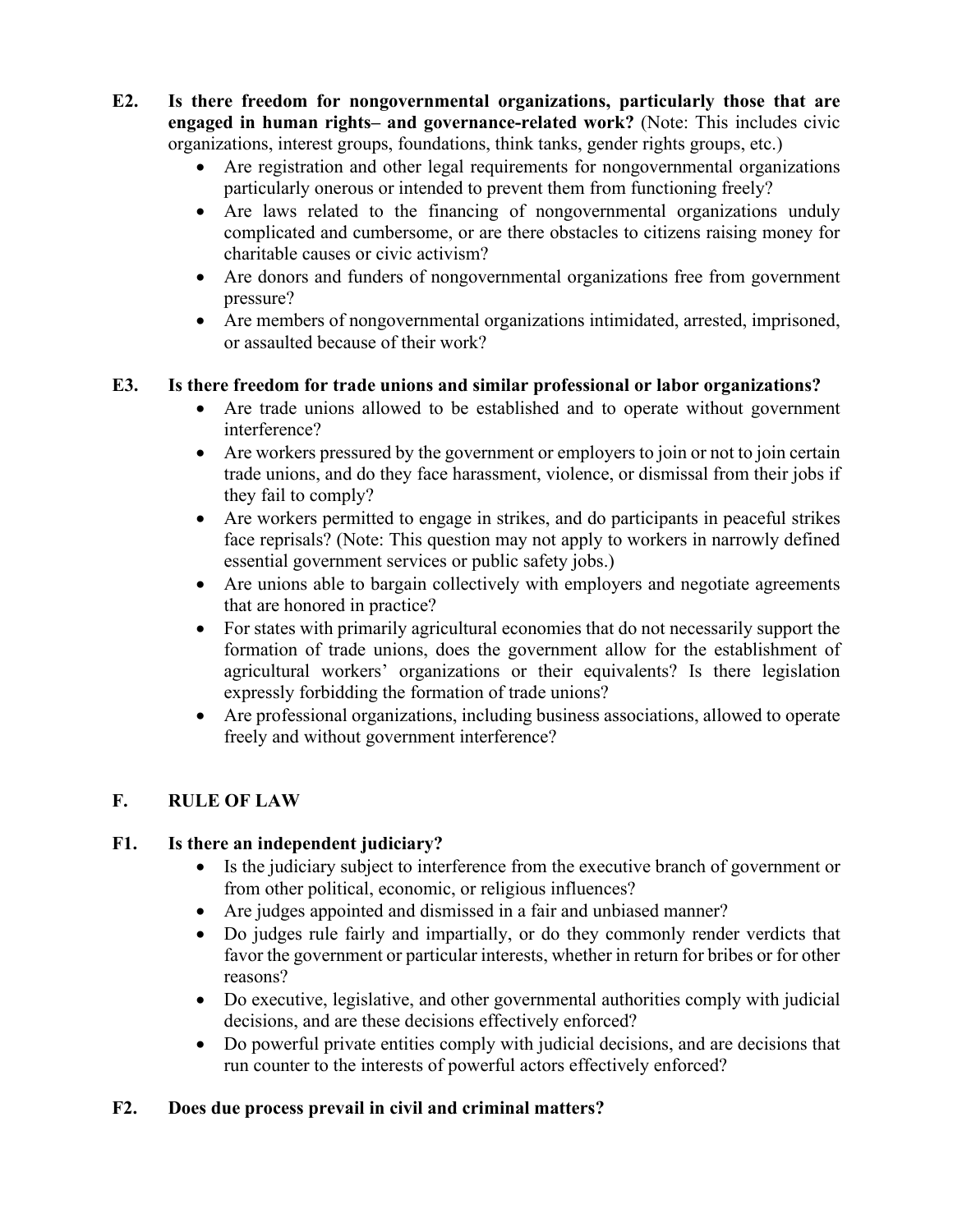- Are defendants' rights, including the presumption of innocence until proven guilty, protected?
- Do detainees have access to independent, competent legal counsel regardless of their financial means?
- Are defendants given a fair, public, and timely hearing by a competent, independent, and impartial tribunal?
- Is access to the court system in general dependent on an individual's financial means?
- Are prosecutors independent of political control and influence?
- Are prosecutors independent of powerful private interests, whether legal or illegal?
- Do law enforcement and other security officials operate professionally, independently, and accountably?
- Do law enforcement officials make arbitrary arrests and detentions without warrants, or fabricate or plant evidence on suspects?
- Do law enforcement and other security officials fail to uphold due process because of influence by nonstate actors, including organized crime, powerful commercial interests, or other groups?

## **F3. Is there protection from the illegitimate use of physical force and freedom from war and insurgencies?**

- Do law enforcement officials beat detainees during arrest or use excessive force or torture to extract confessions?
- Are conditions in pretrial detention facilities and prisons humane and respectful of the human dignity of inmates?
- Do citizens have the means of effective petition and redress when they suffer physical abuse by state authorities?
- Does the law allow corporal punishment, and are such penalties employed in practice?
- In countries that allow the death penalty, is it applied for crimes other than murder or in a manner that violates basic standards of justice?
- Is violent crime common, either in particular areas or among the general population?
- Is the population subjected to physical harm, forced removal, or other acts of violence or terror due to civil conflict or war?

#### **F4. Do laws, policies, and practices guarantee equal treatment of various segments of the population?**

- Are members of various distinct groups—including ethnic, racial, religious, gender, LGBT+, and other relevant groups—able to effectively exercise their human rights with full equality before the law?
- Is violence against such groups considered a crime, is it widespread, and are perpetrators brought to justice?
- Do members of such groups face legal and/or de facto discrimination in areas including employment, education, and housing because of their identification with a particular group?
- Do noncitizens—including migrant workers and noncitizen immigrants—enjoy basic internationally recognized human rights, including the right not to be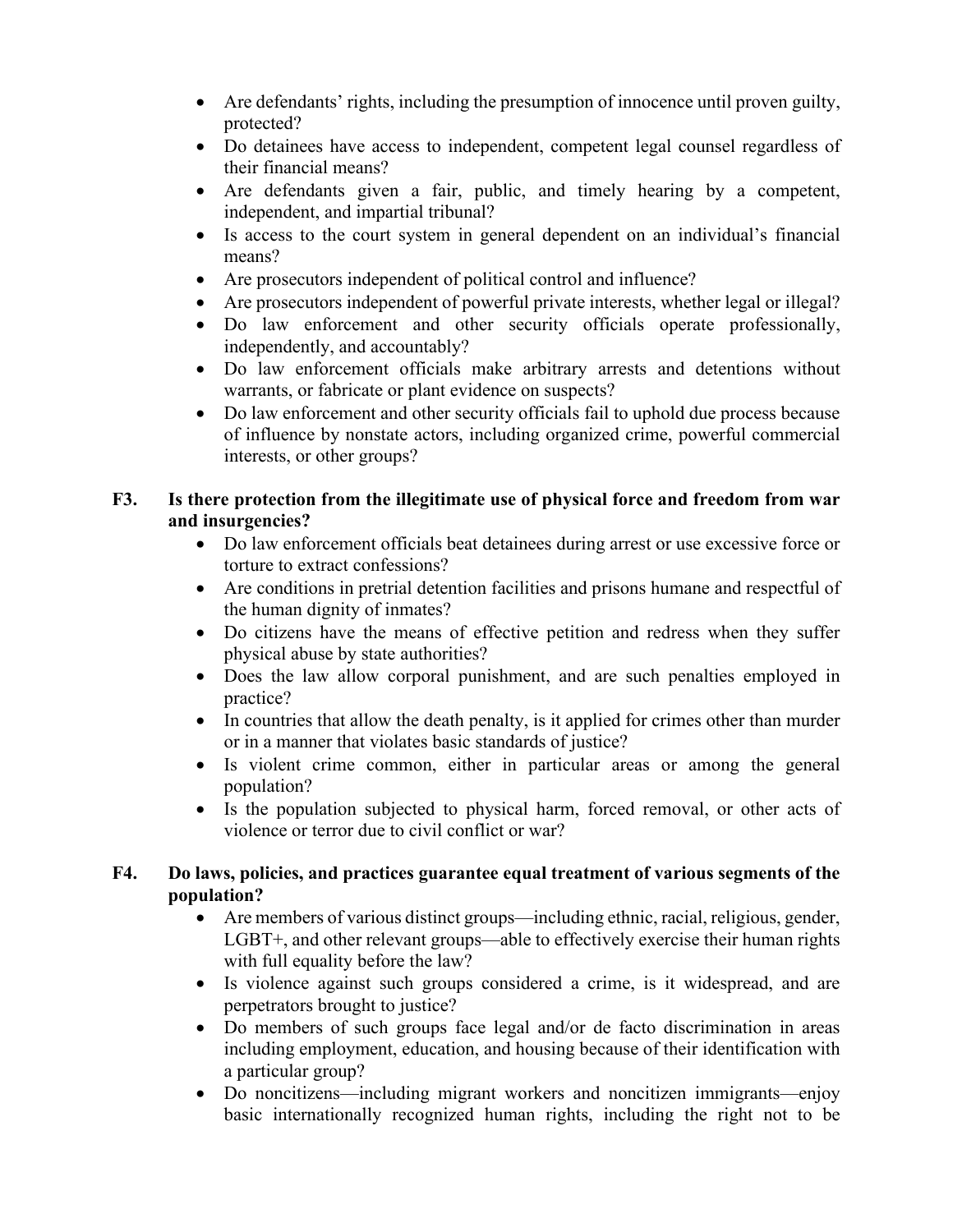subjected to torture or other forms of ill-treatment, the right to due process of law, and the freedoms of association, expression, and religion?

• Do the country's laws provide for the granting of asylum or refugee status in accordance with the 1951 UN Convention Relating to the Status of Refugees, its 1967 Protocol, and other regional treaties regarding refugees? Has the government established a system for providing protection to refugees, including against *refoulement* (the return of persons to a country where there is reason to believe they would face persecution)?

## **G. PERSONAL AUTONOMY AND INDIVIDUAL RIGHTS**

#### **G1. Do individuals enjoy freedom of movement, including the ability to change their place of residence, employment, or education?**

- Are there restrictions on foreign travel, including an exit visa system, which may be enforced selectively?
- Is permission required from the authorities or nonstate actors to move within the country?
- Do state or nonstate actors control or constrain a person's ability to change their type and place of employment?
- Are bribes or other inducements needed to obtain the necessary documents to travel, change one's place of residence or employment, enter institutions of higher education, or advance in school?
- Is freedom of movement impaired by general threats to physical safety, such as armed conflict? Do such threats lead to forced displacement?
- Do women enjoy the same freedom of movement as men?

#### **G2. Are individuals able to exercise the right to own property and establish private businesses without undue interference from state or nonstate actors?**

- Are people legally allowed to purchase and sell land and other property, and can they do so in practice without undue interference from the government or nonstate actors?
- Do women face discrimination in property and inheritance rights?
- Is fair business competition heavily skewed by political favoritism, cronyism, or other improper interference?
- Are individuals protected from arbitrary expropriation, and do they receive adequate and timely compensation when property is seized?
- Are people legally allowed to establish and operate private businesses with a reasonable minimum of registration, licensing, and other requirements?
- Are bribes or other inducements needed to obtain the necessary legal documents to operate private businesses?
- Do private/nonstate actors, including criminal groups, seriously impede private business activities through such measures as extortion?

#### **G3. Do individuals enjoy personal social freedoms, including choice of marriage partner and size of family, protection from domestic violence, and control over appearance?**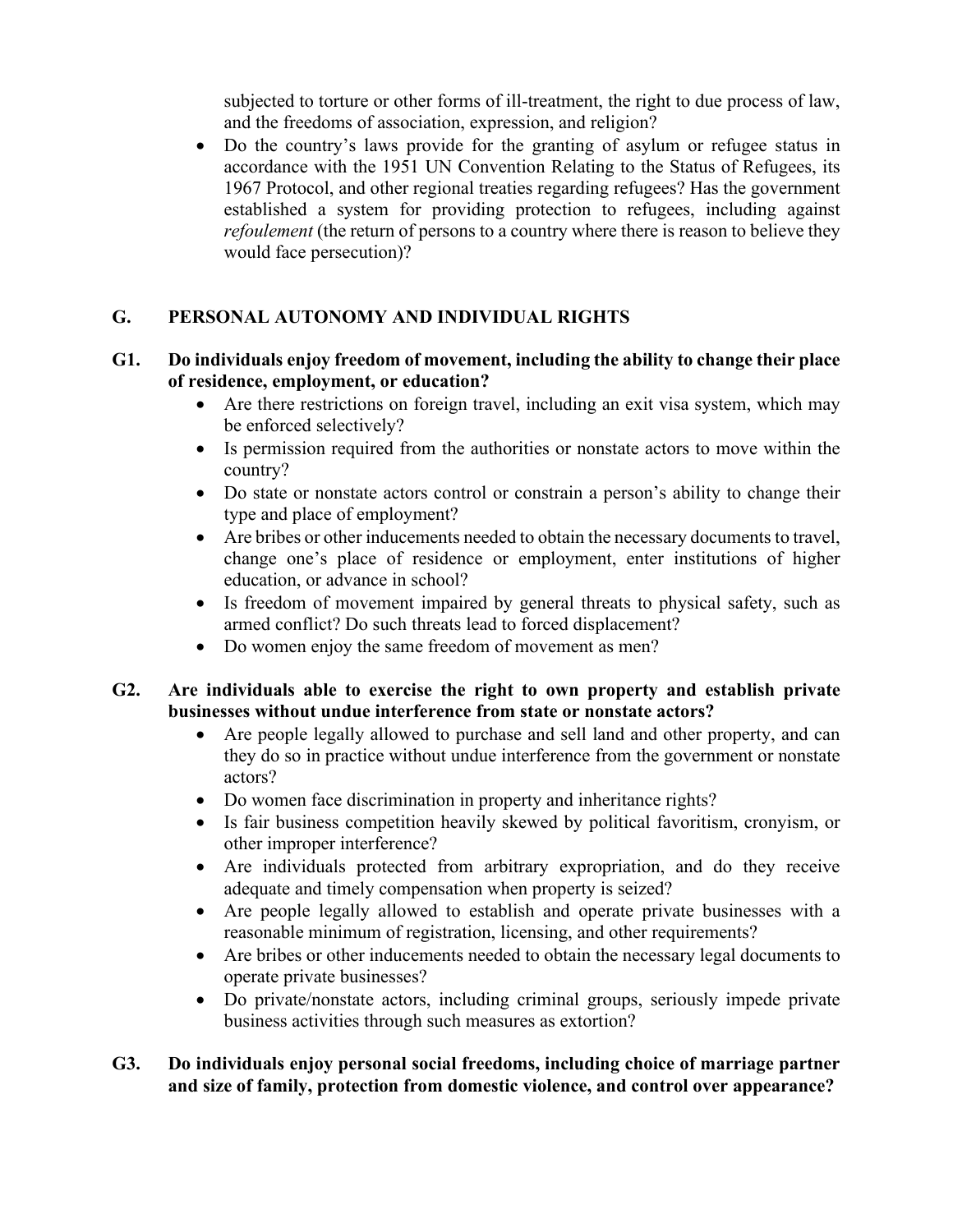- Are personalized forms of violence—including domestic violence, female genital mutilation/cutting, sexual abuse, and rape—widespread, and are perpetrators brought to justice?
- Does the government directly or indirectly control choice of marriage partner or other personal relationships through means such as bans on interfaith marriages, failure to enforce laws against child marriage or dowry payments, restrictions on same-sex relationships, or criminalization of extramarital sex?
- Do individuals enjoy equal rights in divorce proceedings and child custody matters?
- Do citizenship or residency rules undermine family integrity through excessively high or discriminatory barriers for foreign spouses or transmission of citizenship to children?
- Does the government determine the number of children that a couple may have, including by denying access to or imposing birth control, or by criminalizing or imposing abortion?
- Does the government restrict individuals' choice of dress, appearance, or gender expression?
- Do private institutions or individuals, including religious groups or family members, unduly infringe on the personal social freedoms of individuals, including choice of marriage partner, family size, dress, gender expression, etc.?

#### **G4. Do individuals enjoy equality of opportunity and freedom from economic exploitation?**

- Do state or private employers exploit their workers through practices including unfairly withholding wages, permitting or forcing employees to work under unacceptably dangerous conditions, or adult slave labor and child labor?
- Does tight government control over the economy, including through state ownership or the setting of prices and production quotas, inhibit individuals' economic opportunity?
- Do the revenues from large state industries, including the energy sector, benefit the general population or only a privileged few?
- Do private interests exert undue influence on the economy—through monopolistic practices, concentration of ownership, cartels, or illegal blacklists—that impedes economic opportunity for the general population?
- Do laws, policies, or persistent socioeconomic conditions effectively impose rigid barriers to social mobility, generally preventing individuals from rising to higher income levels over the course of their lives?
- Is the trafficking of persons for labor, sexual exploitation, forced begging, etc., widespread, and is the government taking adequate steps to address the problem?